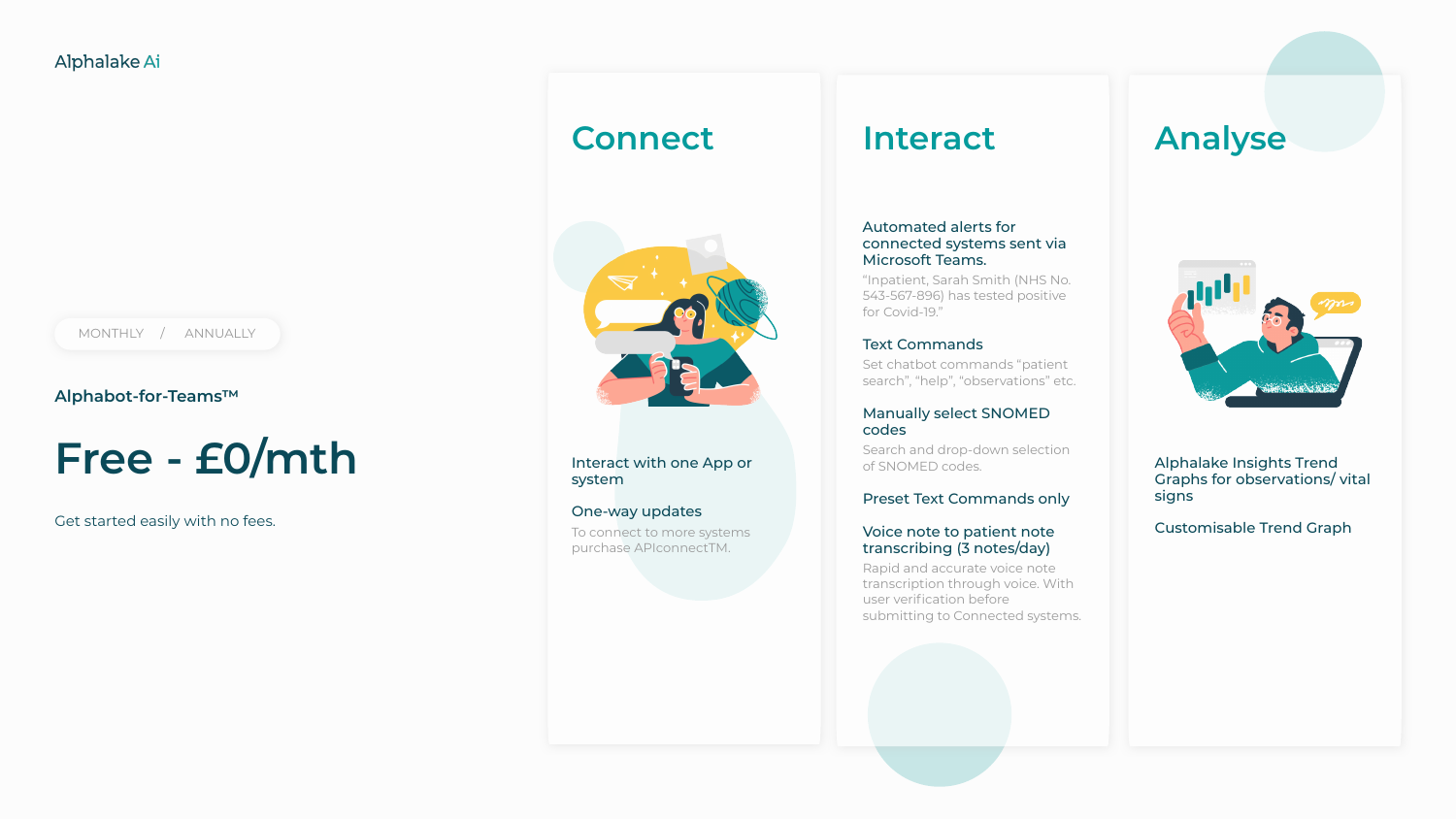**Alphabot-for-Teams™**

## **Pro - £7.50/mth per active user**

Encourage faster process flow with more autonomous actions.

**Pro includes all Free features.**



## **Connect**



#### Connect to multiple automation platforms

Trigger processes across several different systems from MS Teams.

*Requires APIconnect™ organisational licence.*

#### Send more alerts and updates.

Connect up to 5 systems. Includes customised chat, alerts and system updating from MS Teams.

### **Interact**

#### Up to 5 customisable Text Commands

#### Customisable Optical Character Recognition (OCR)

*\*Requires OCR+ license.*

#### Alert-to-Action

"Inpatient, Sarah Smith (NHS No. 543-567-896) has tested positive for Covid-19, I have updated her Hospital record, would you like me to notify her GP Practice and seek their permission to update her GP record?"

#### Intelligent SNOMED Codes Automatic Suggestions (AI / NLP)

*Live SNOMED coding suggestions during typing or speech.*

*Requires NLPconnect™*

#### Unlimited Voice Note to Patient Note Transcribing



## **Analyse**

#### Consolidated Analytics - Use Case: Diabetes

Simplification of patient data over time for specific clinical use cases.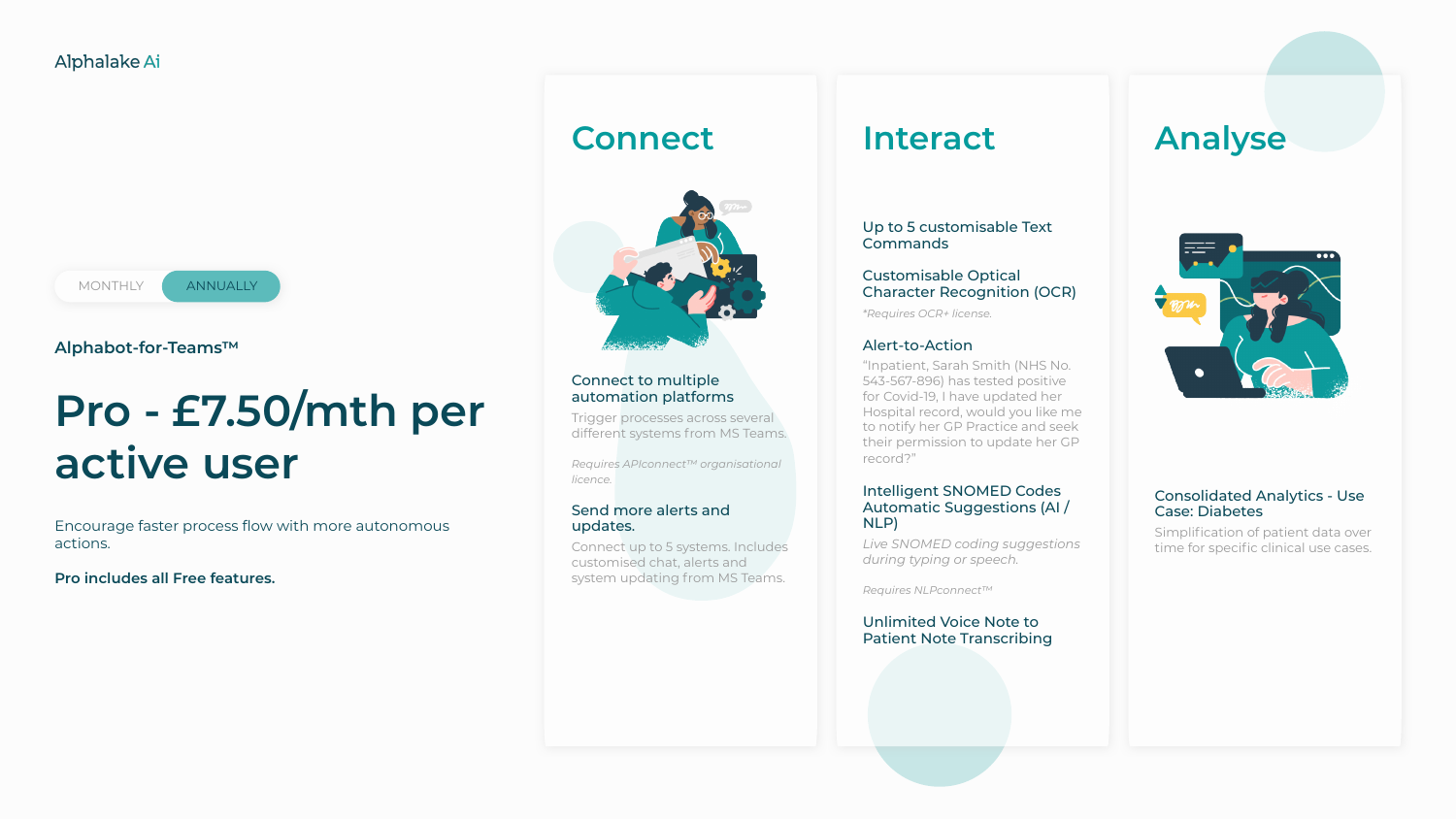MONTHLY **ANNUALLY** 

#### **Alphabot-for-Teams™**

## **Enterprise**

Contact our Customer Success Team for pricing, priced per active user.

Also includes Text Commands feature being fully configurable.